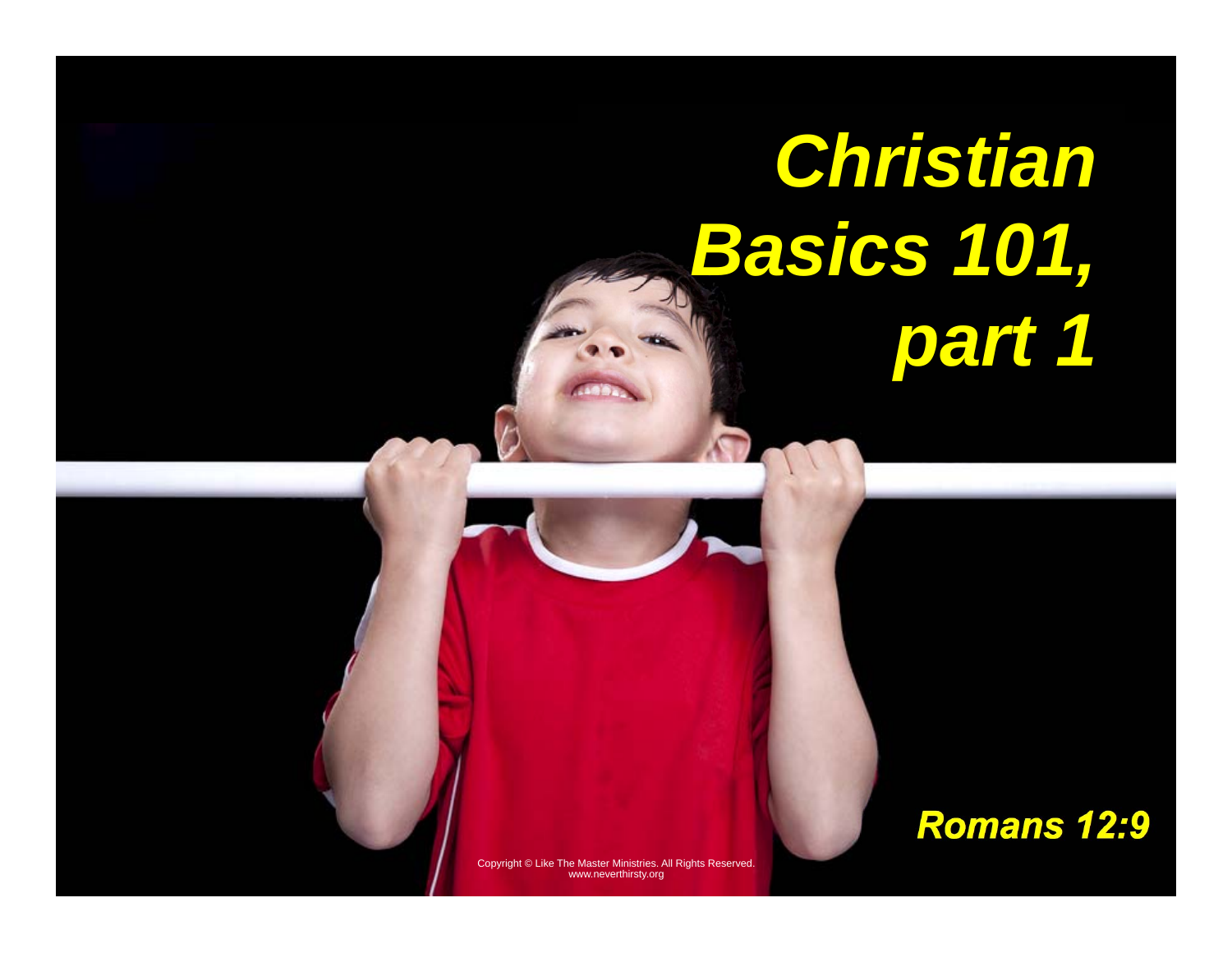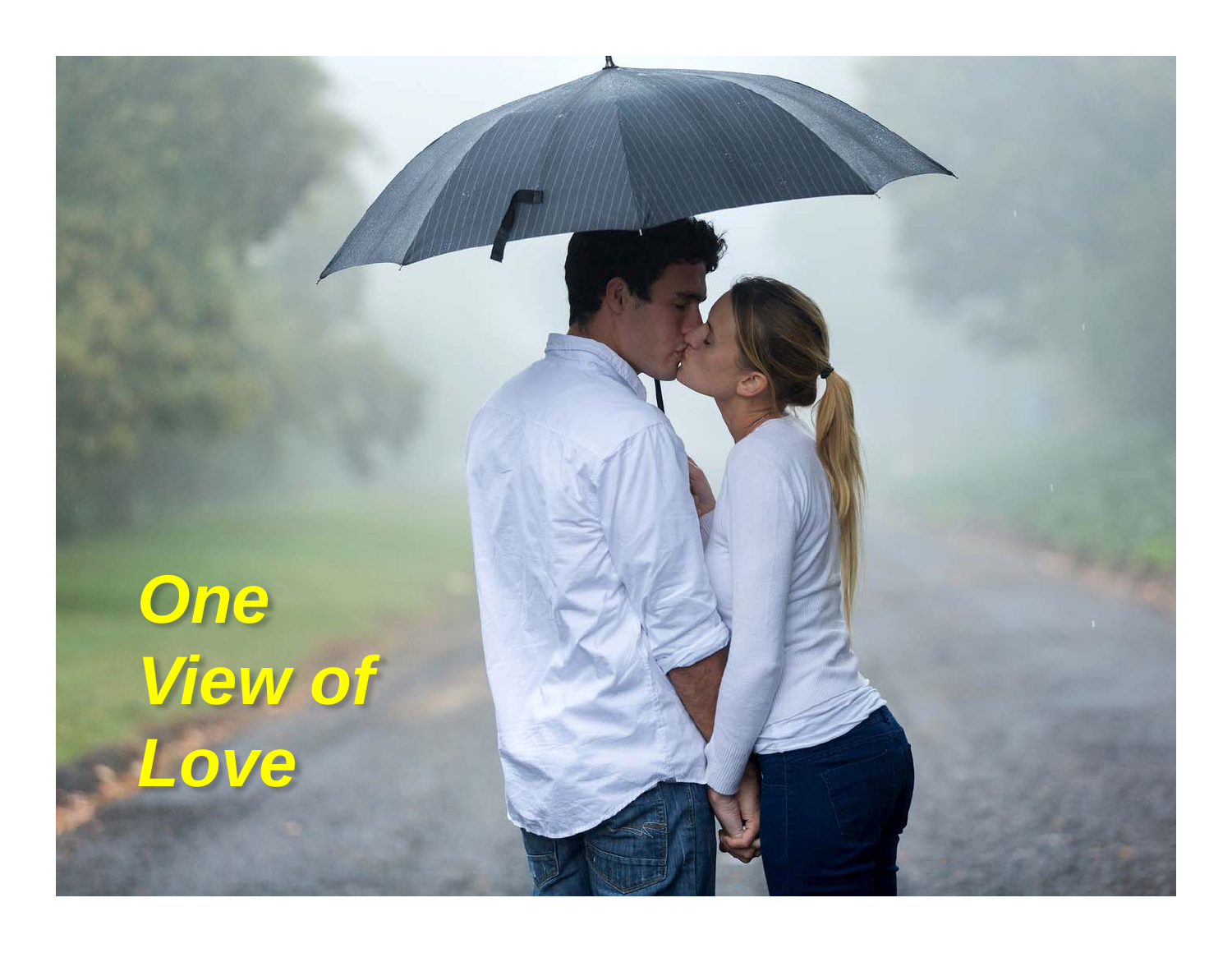## *Jesus Described Love This Way:*

*Matthew 22:37* 

*. . . It's origin* 

*. . . It's action* 

*. . . It's total*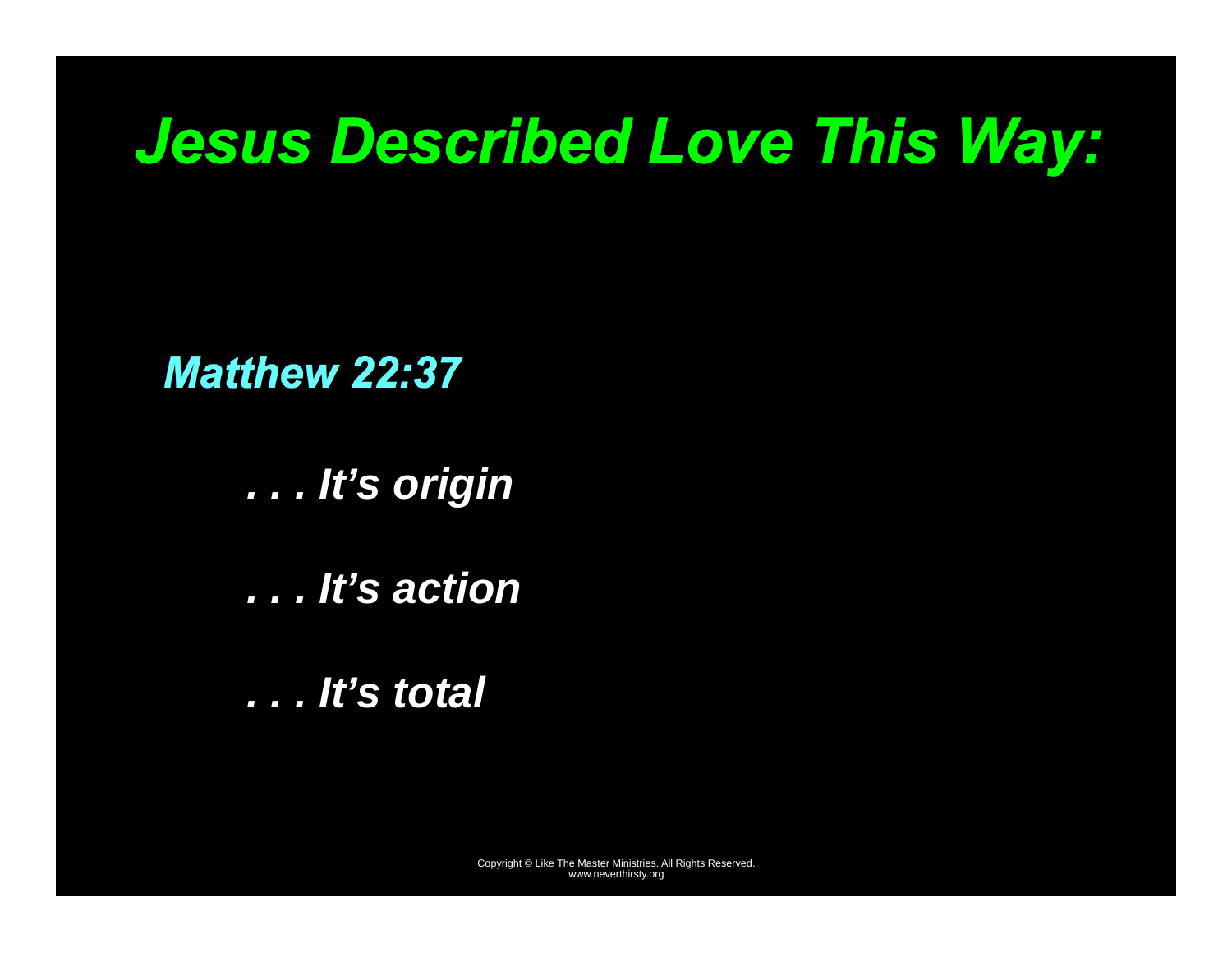

## *Giving Themselves Away*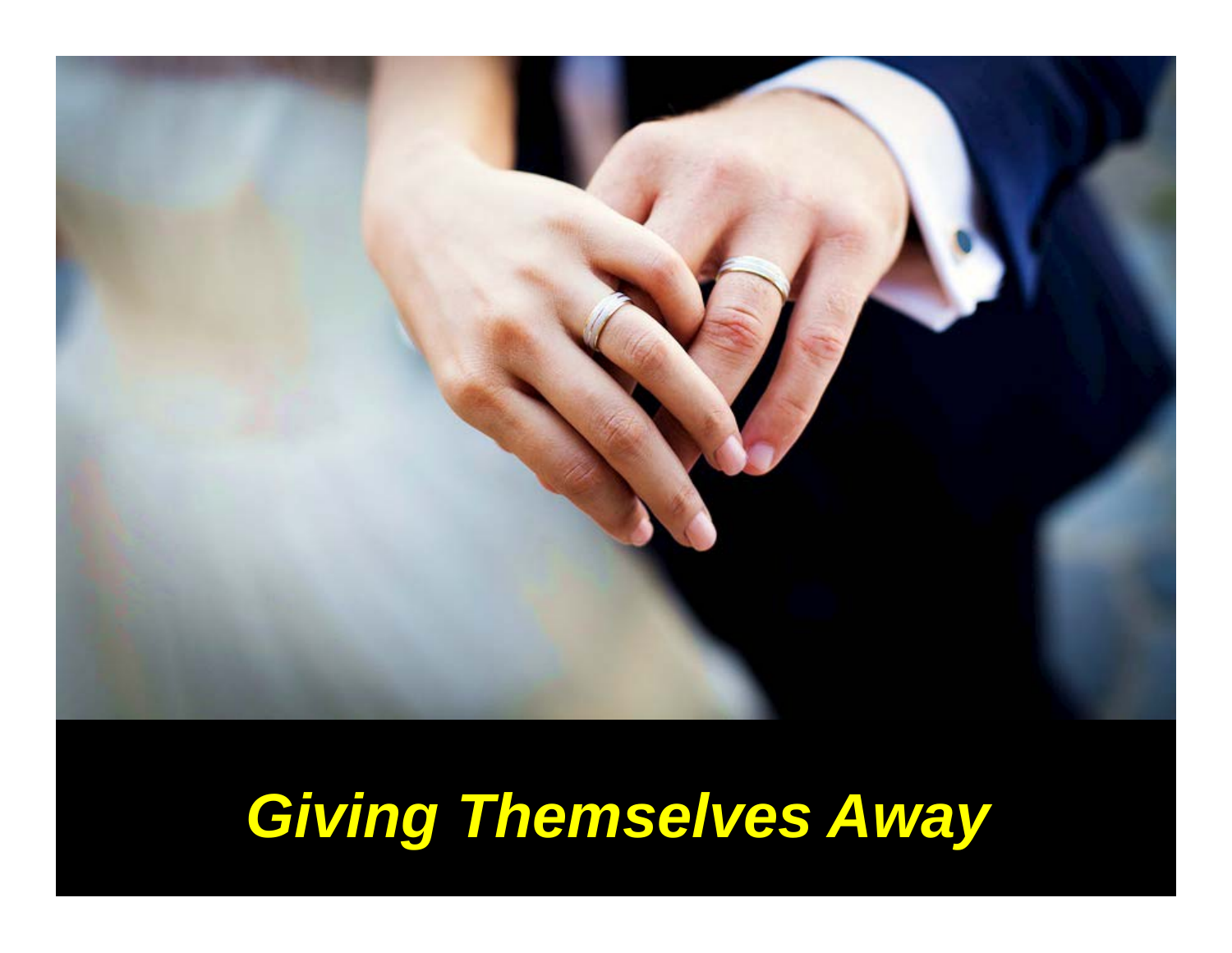





*Self-sacrificing* 

Copyright © Like The Master Ministries. All Rights Reserved. www.neverthirsty.org www.neverthirsty.org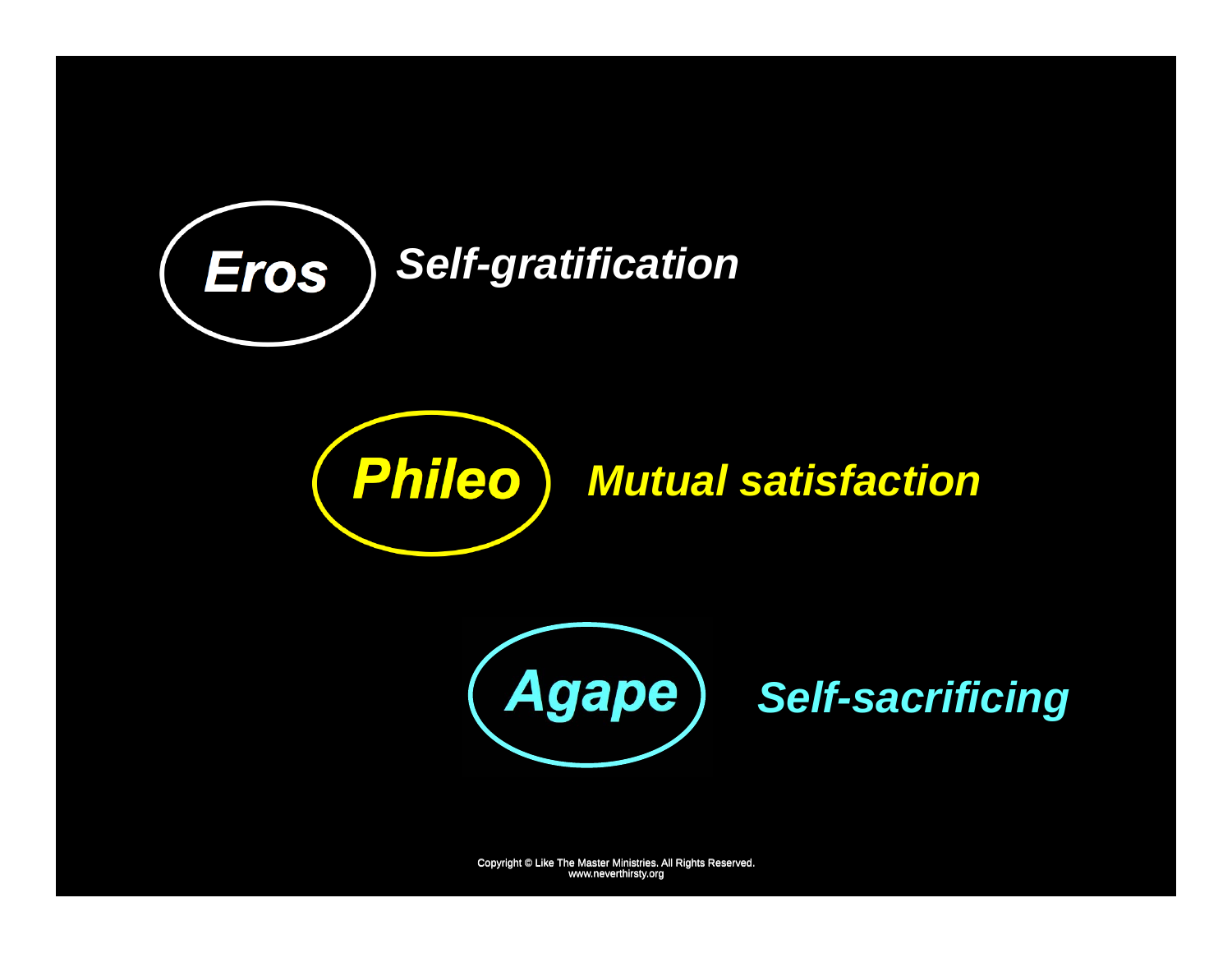# *Let Love Be Without Hypocrisy*

*Romans 12:9* 



#### *agape = "selfless sacrificial action"*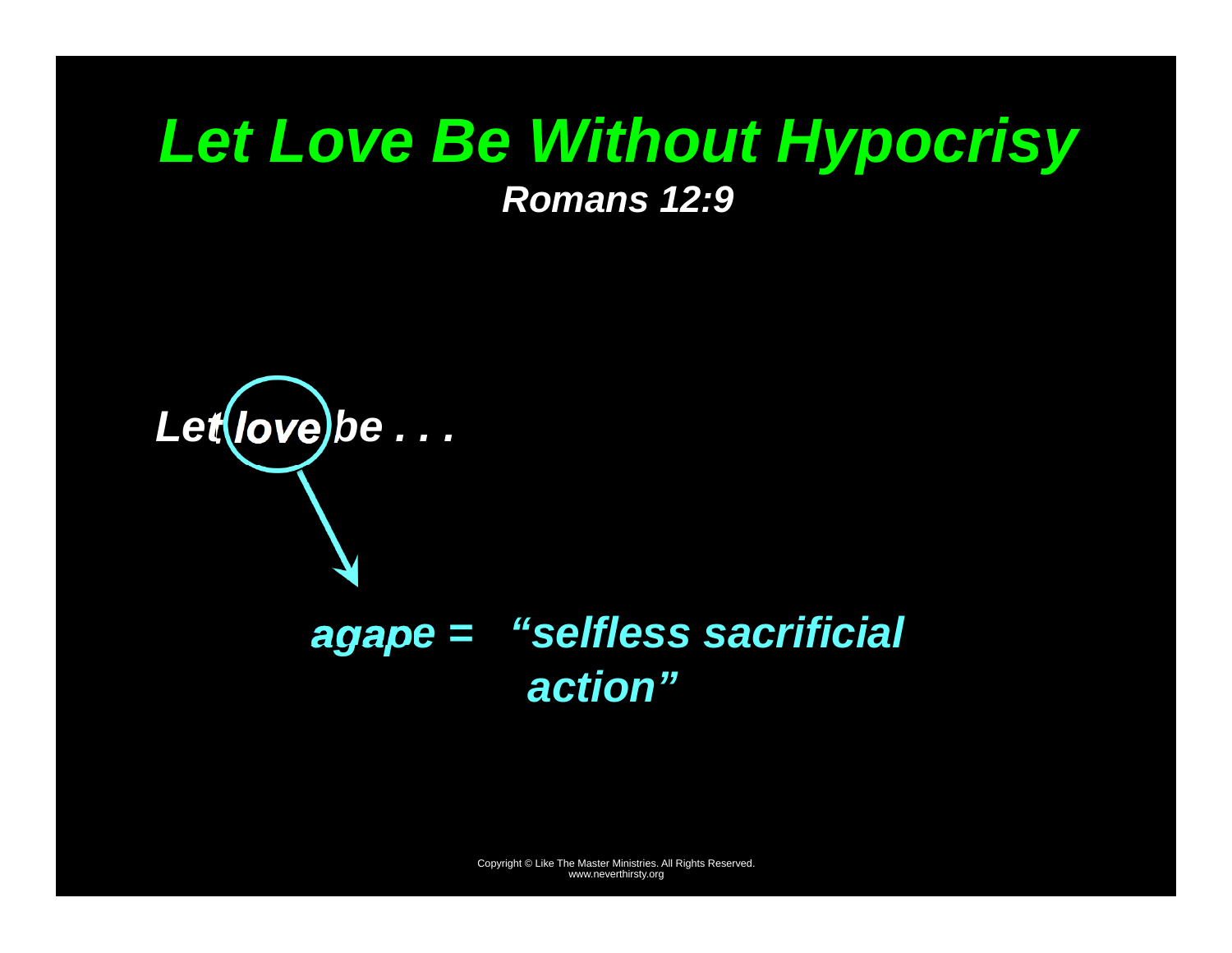#### *Let Love Be Without Hypocrisy Romans 12:9*

- *1 John 3:14 Assurance we are Christians*
- *John 13:35 Others will know we are Christians*
- *Rom. 5:5*  -*Love of God is given to us*
- *Gal. 5:22*  -*Col. 1:8 Love is the fruit of the Spirit*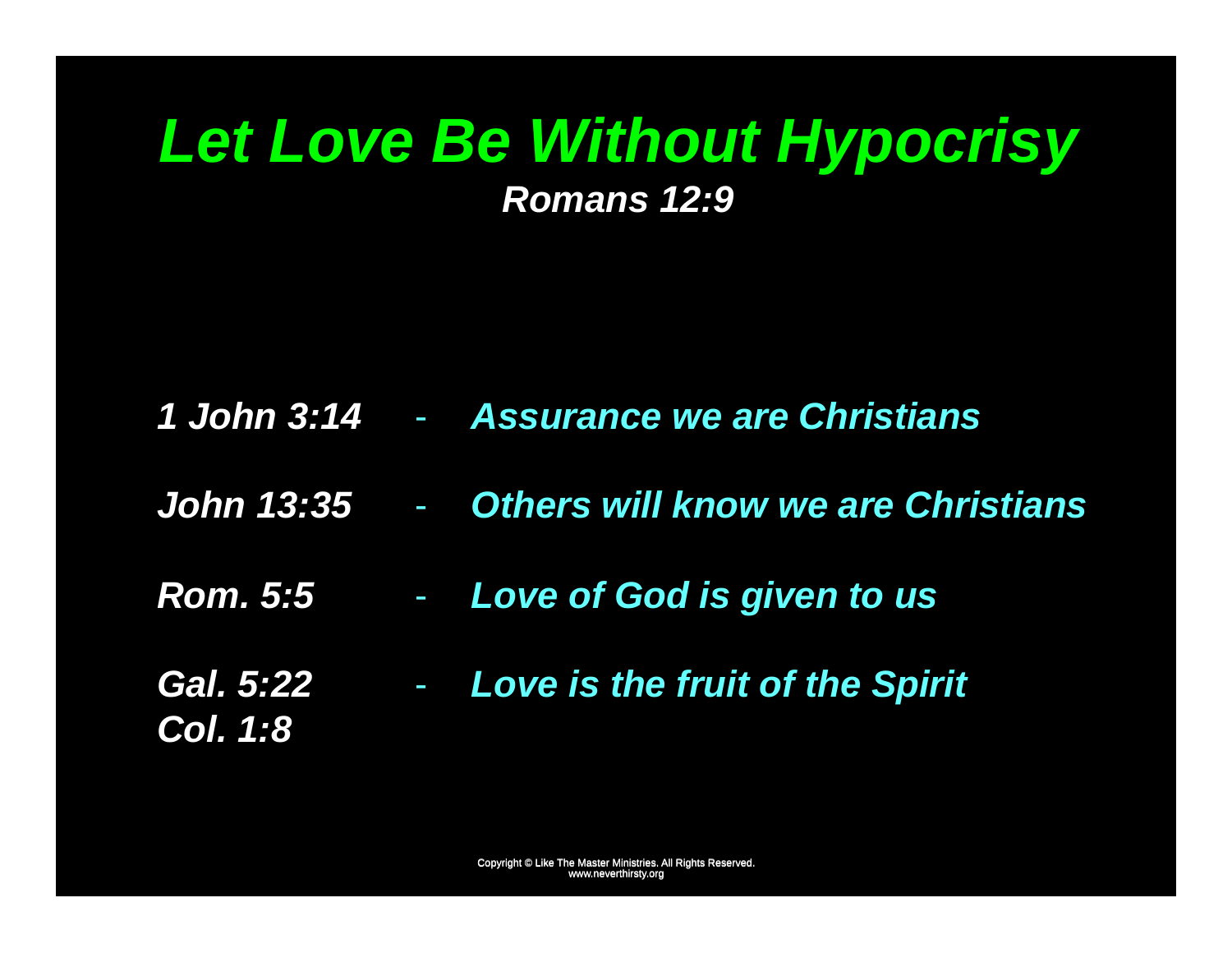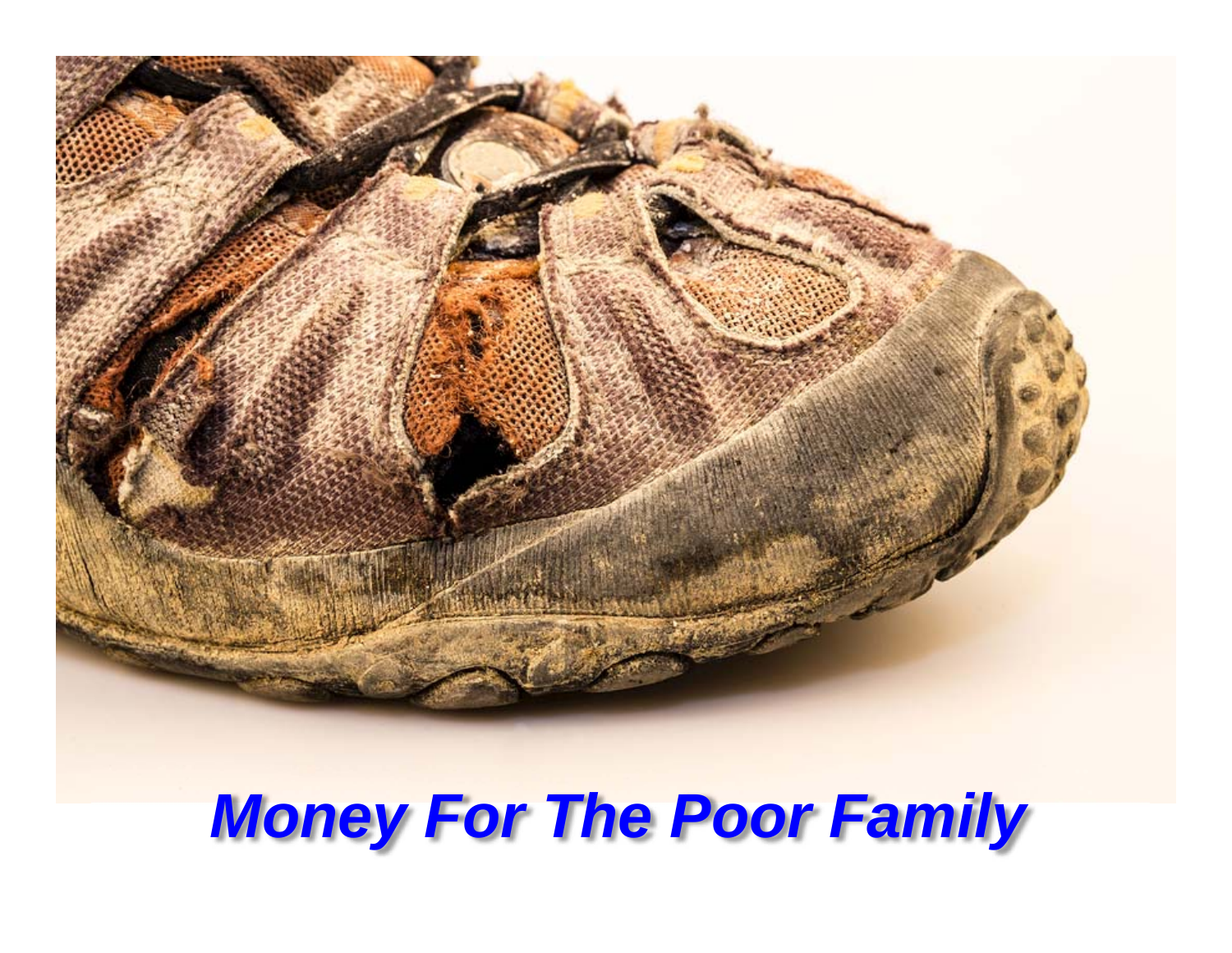## *Let Love Be Without Hypocrisy*

*Romans 12:9* 



#### *upokritos = "to pretend, to play a role, an actor"*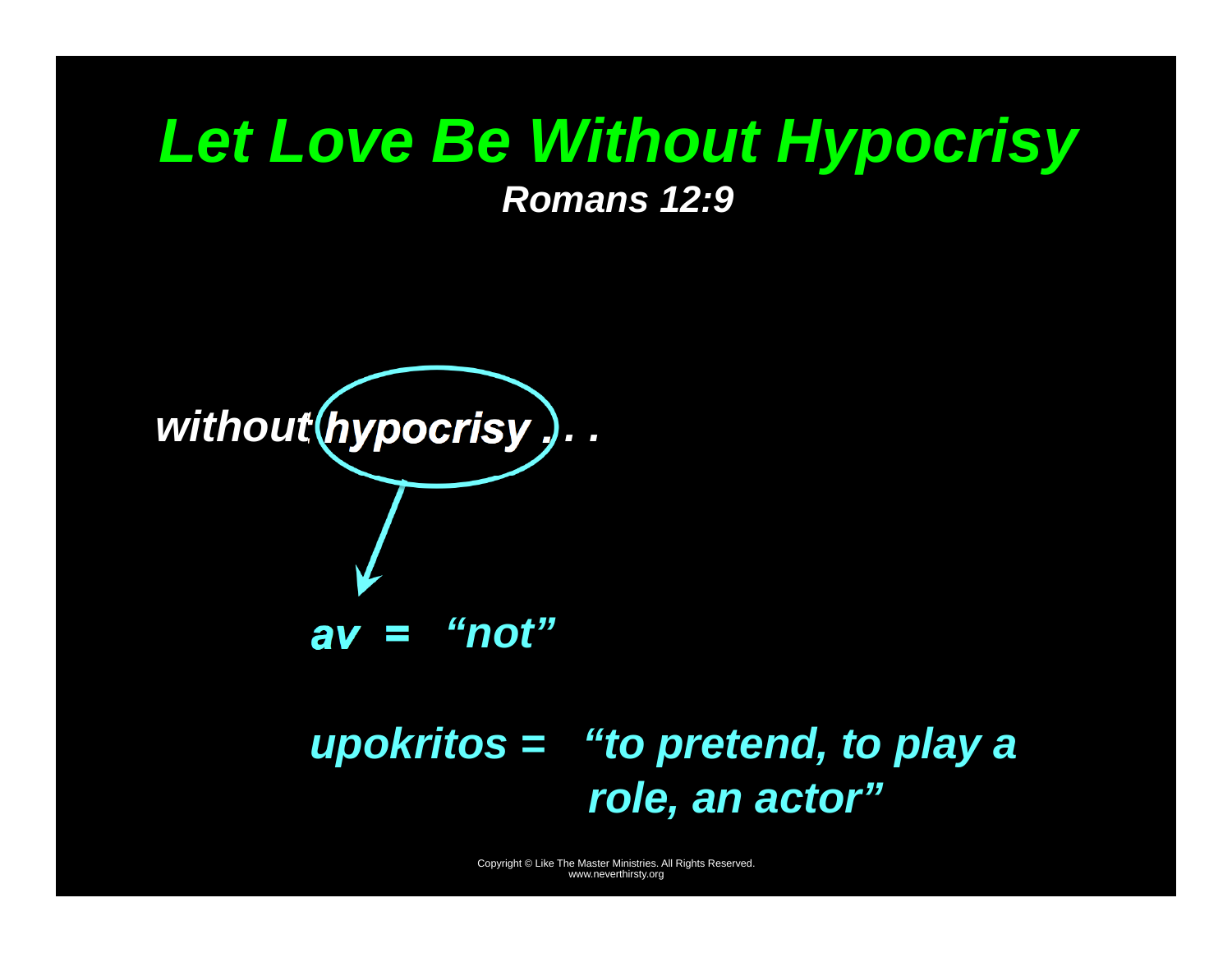

# *Hypocrisy – "Pretending To Be"*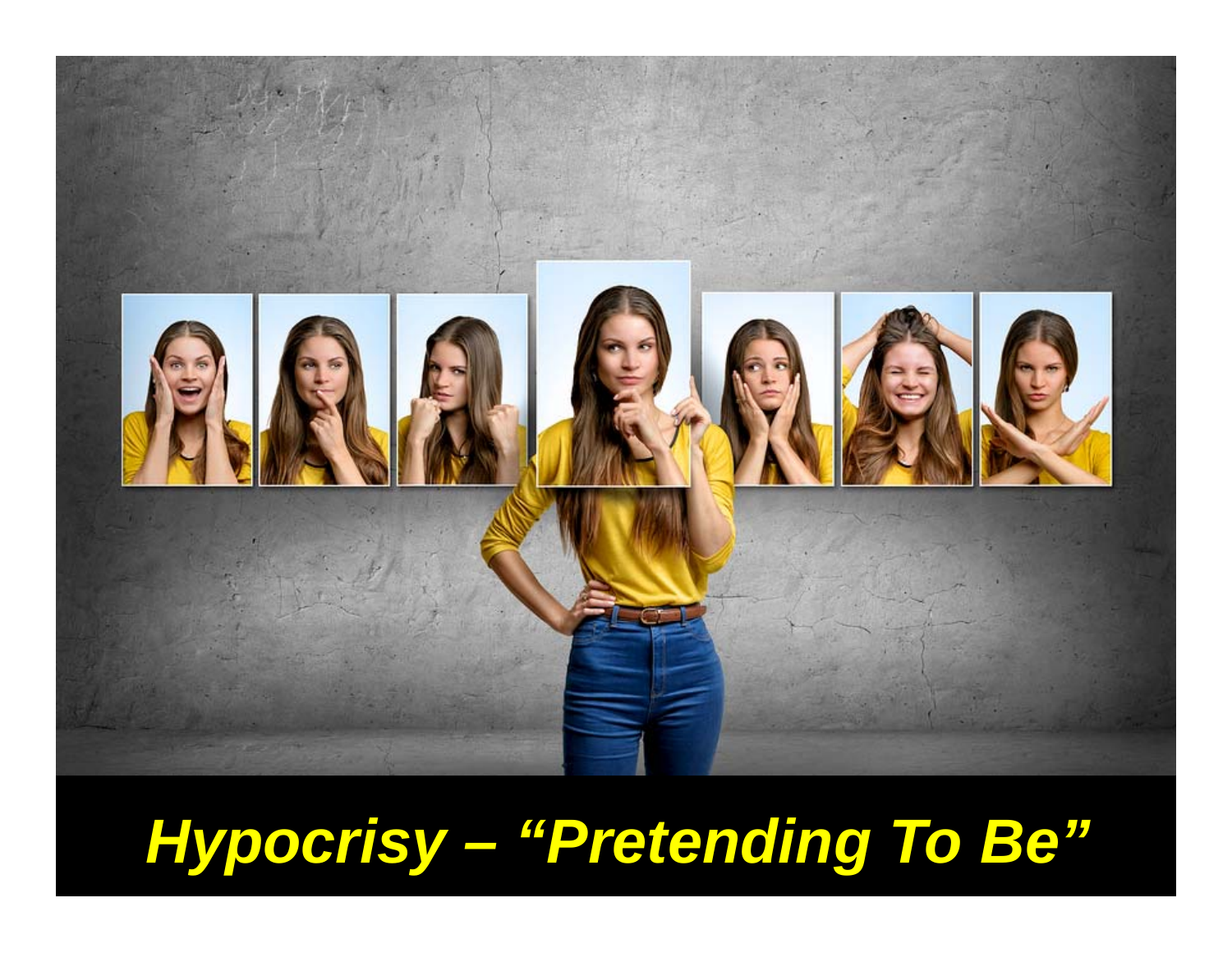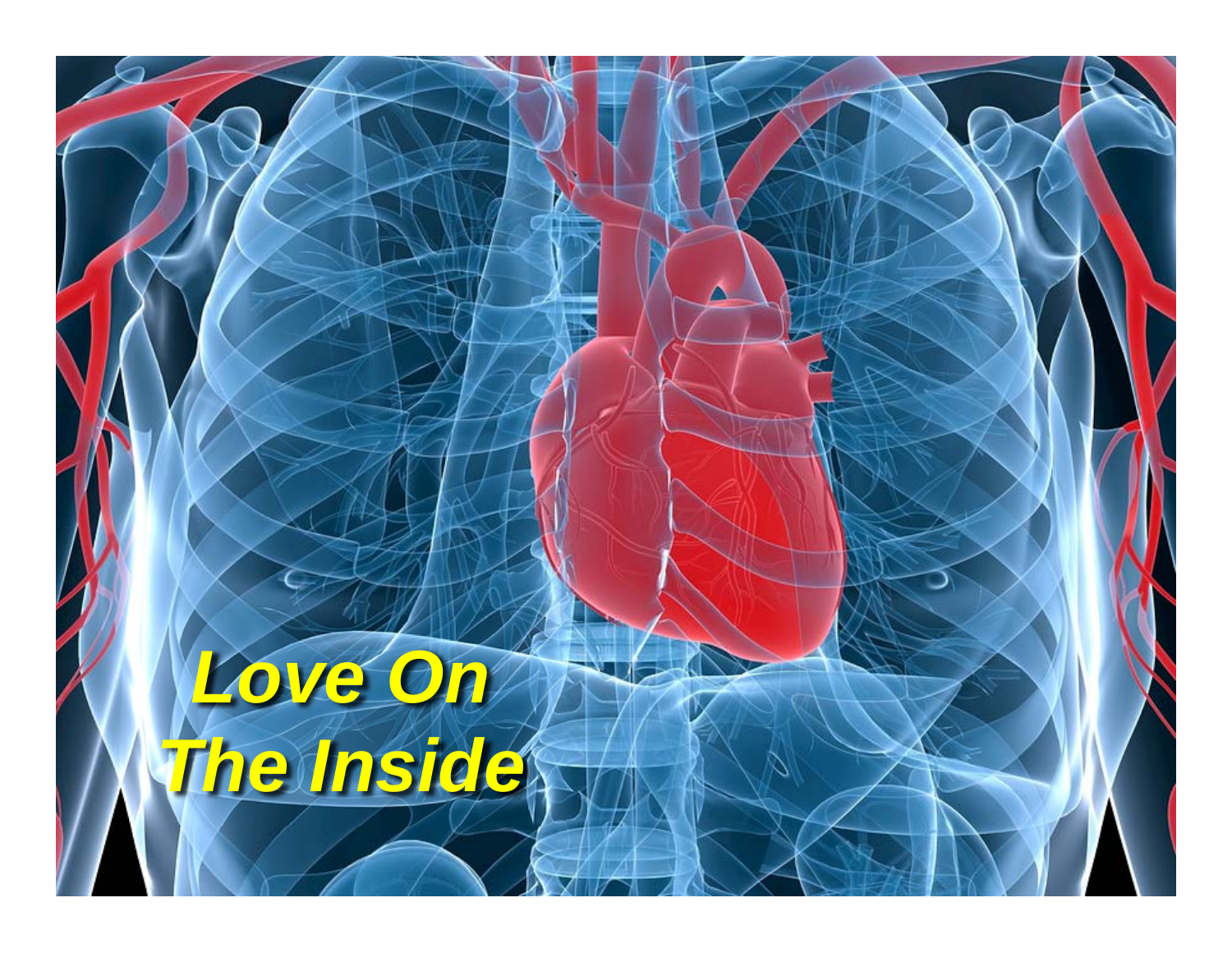#### *Abhor What Is Evil Romans 12:9*

# *Abhor what. . .*

#### *apo = adds intenisty*

#### *stugeo = "to detest, to hate"*

*Rom. 7:14-24*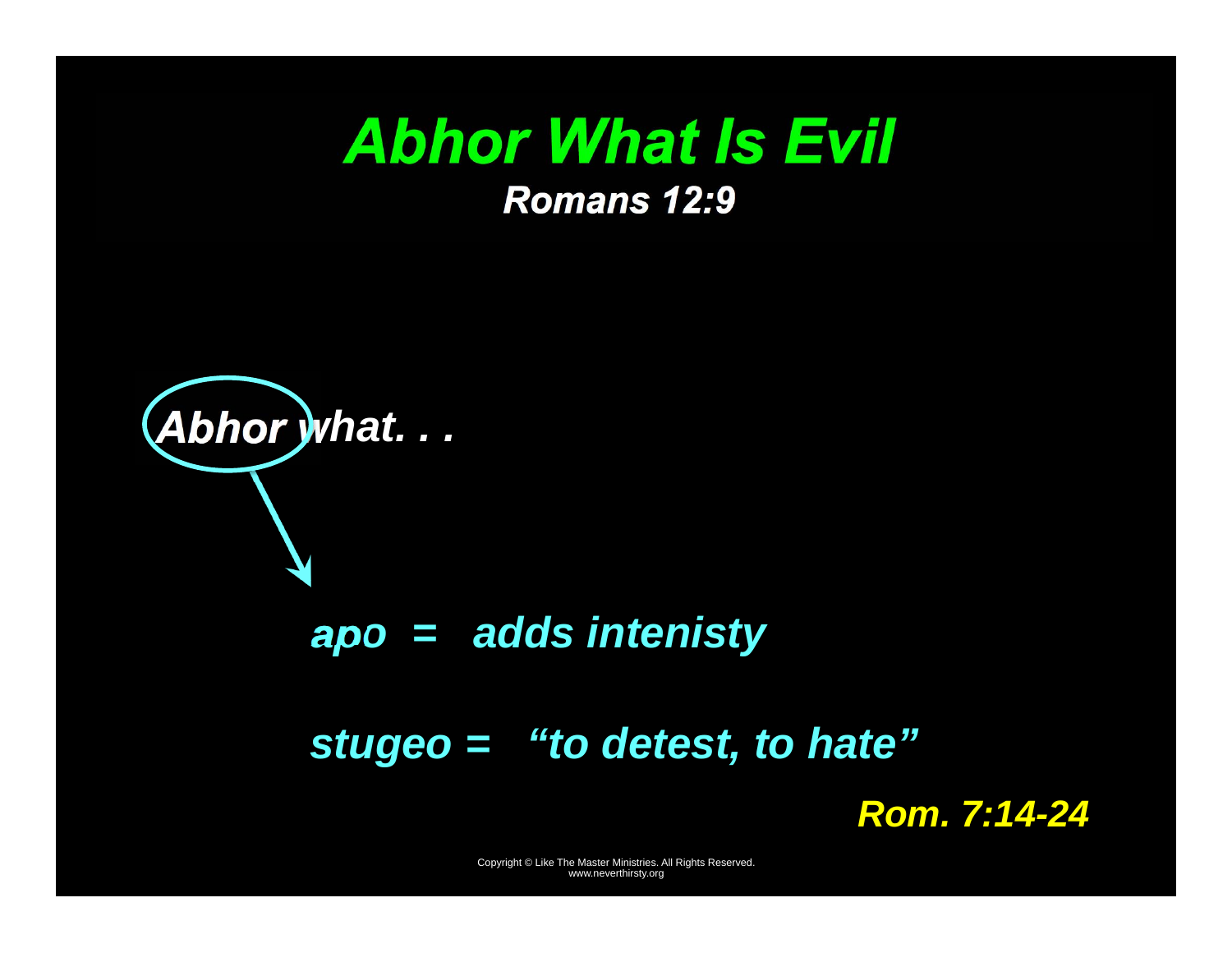#### *Cling To What Is Good Romans 12:9*



#### *agathos = "moral goodness"*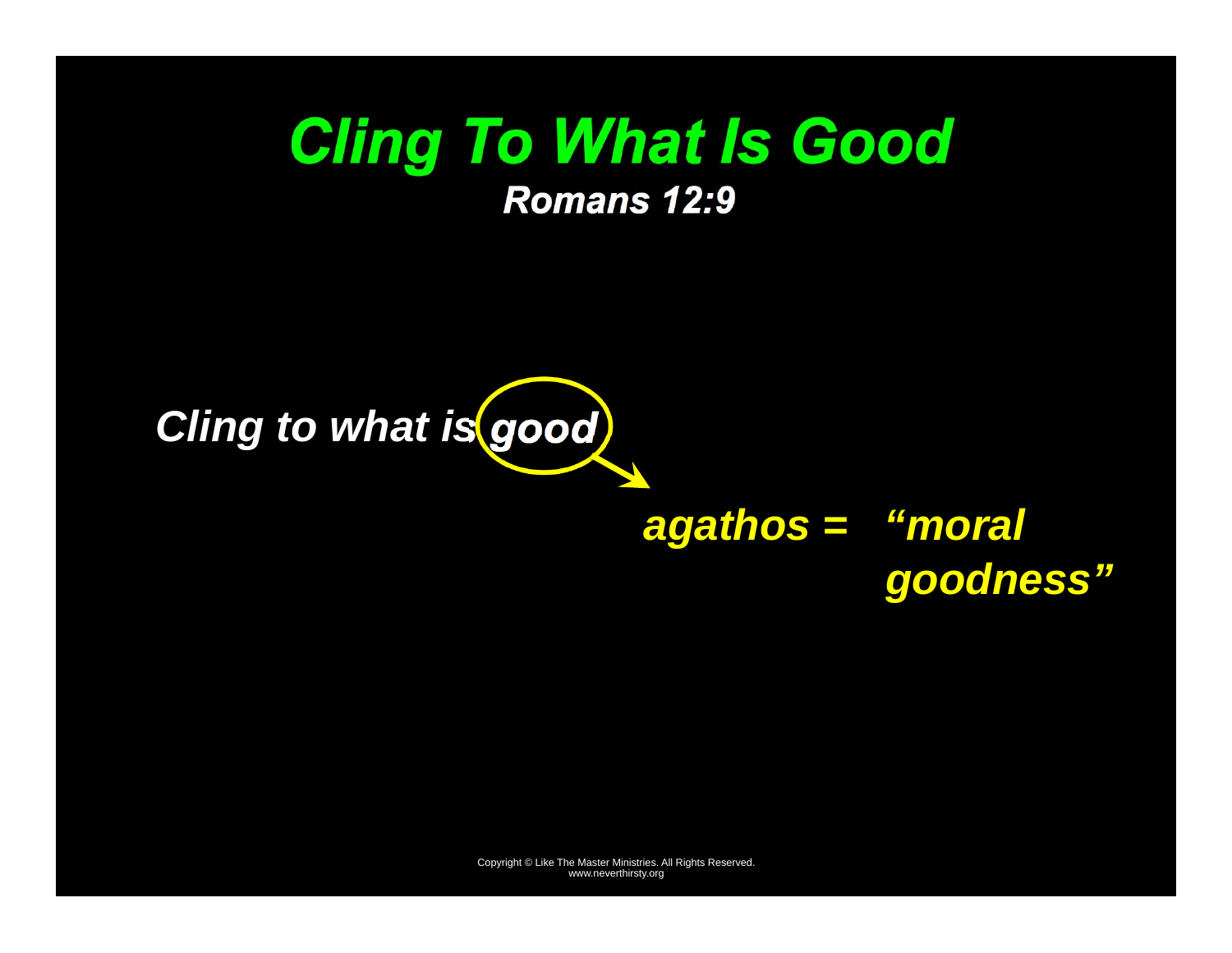### Copyright © Like The Master Ministries. All Rights Reserved. www.neverthirsty.org *Cling To What Is Good Romans 12:9 Cling to what is good kollao = "to glue together" agathos = "moral goodness" 1 Cor. 6:18 1 Cor. 10:14 1 Tim. 6:10 2 Tim. 2:22*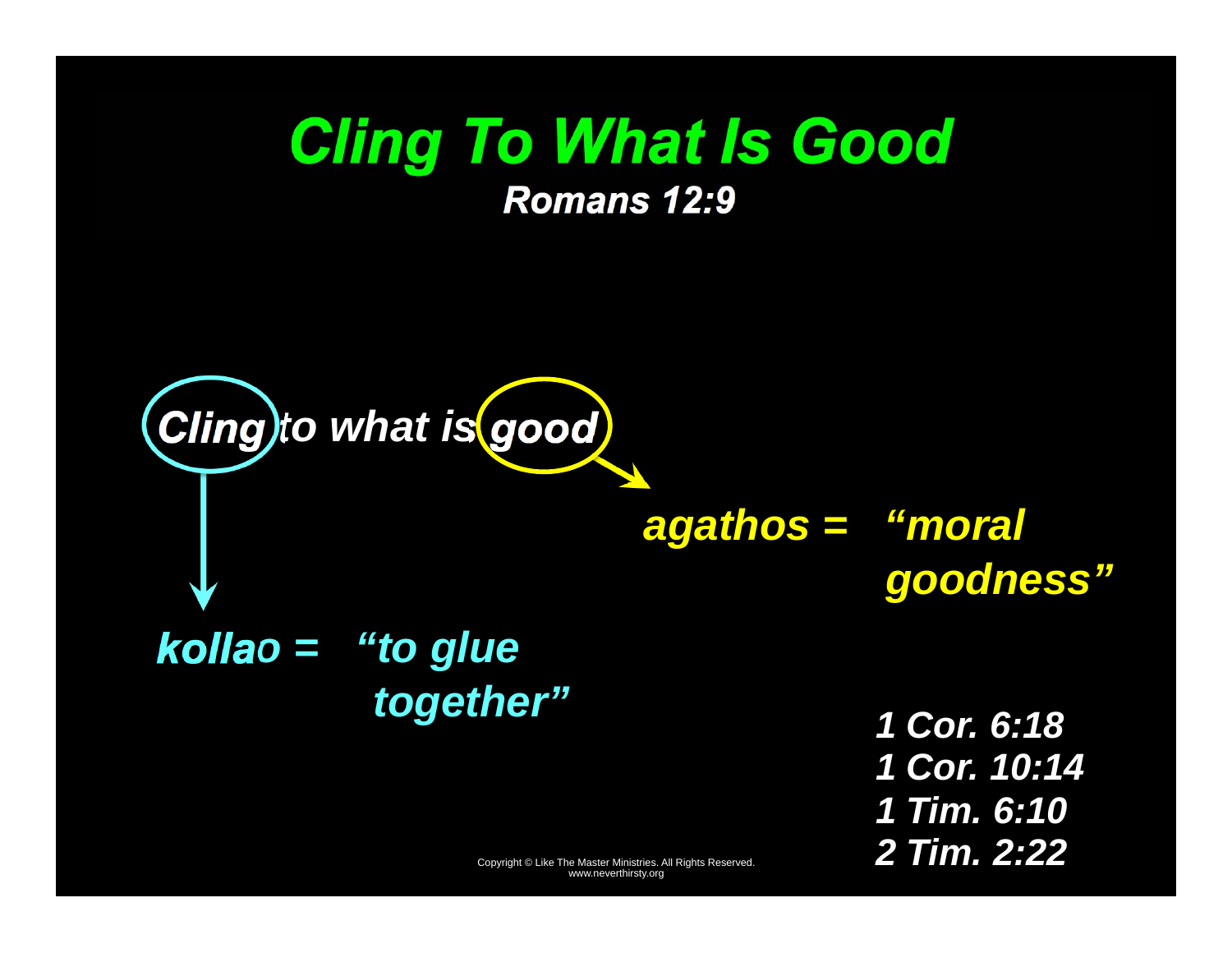

## *Ananias and Sapphira – Lied & Died*